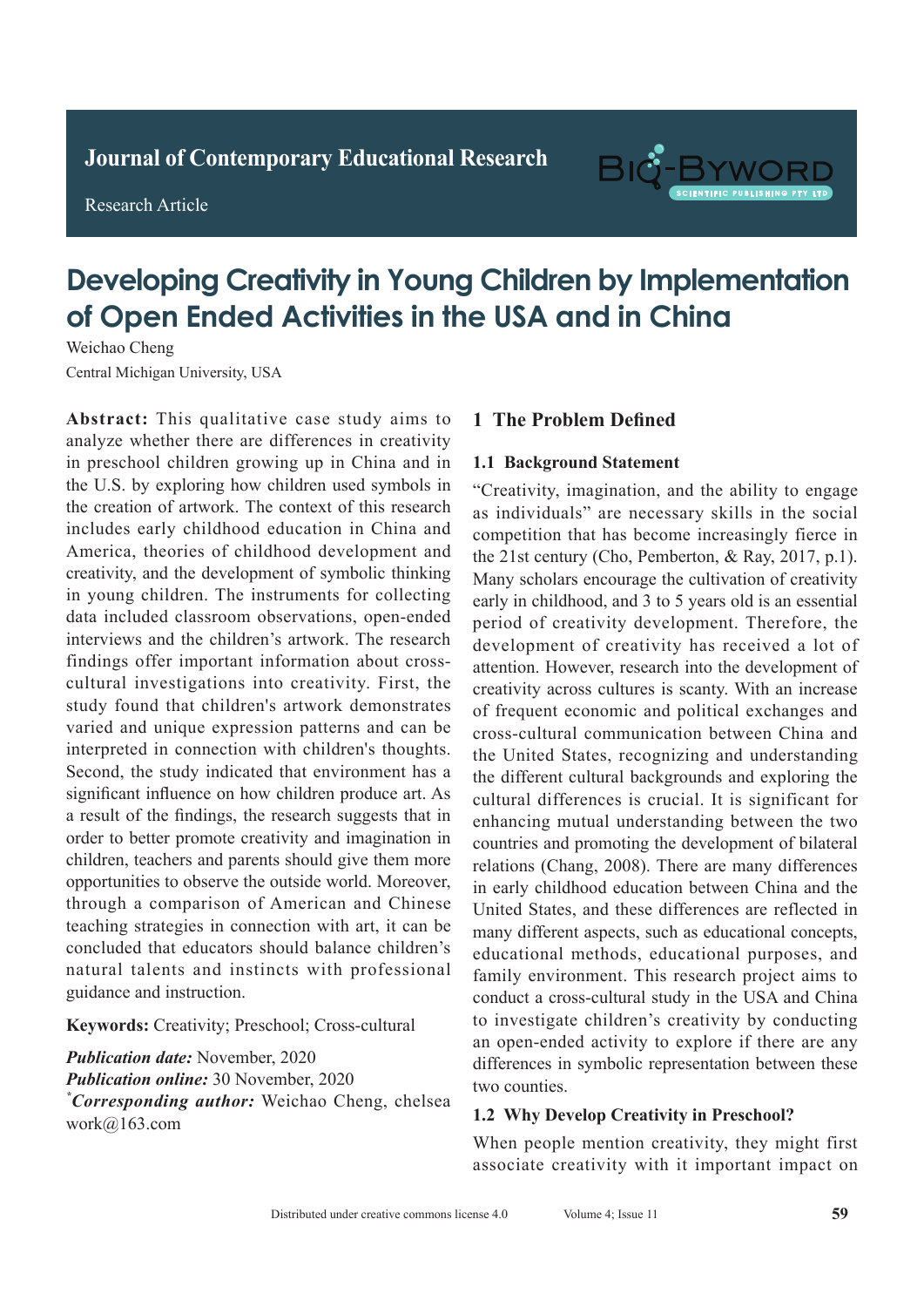science and technology. However, creativity is also significant for all of the disciplines; it is necessary to discover, develop, and encourage people's potential creativity (Sternberg, 2006). Everyone has their own type of creativity. This also applies to children as unique individuals; it is an integral part of their education to encourage and cultivate their creativity.

Findings from a recent American research study shows that promoting creative thinking in young children is beneficial for children's success in the future (Aminolroaya et al., 2016). Additionally, scholars indicated that fostering creativity from early childhood will have many benefits that extend for the span of their whole life (Lowenfeld & Brittan, 1987; Mirgheydari, 2001). Moreover, according to Benlliure (2013), training creativity can help children understand the world and build relationships between its components and increase children's flexibility, imagination, and skills of formulating issues (as cited in Aminolroaya et al., 2016). According to Kohl (2008), "Creativity is as natural and necessary for children as fresh air and sunshine" (p. 1). Hence, developing creativity from preschool age was accepted by most American scholars.

In the same way, studies in China have shown that children demonstrate creativity at an early age, manifested in the children's movement, language, perception, imagination, thinking and personality characteristics (Youparent, 2016). Children's curiosity and imagination are the two most important manifestations of their creativity formation and development (Kohl, 2008). Moreover, creativity is not only beneficial to social progress, but also has many benefits for children's personality development (Youparent, 2016). Therefore, researchers in both counties of United States and China have found that developing creativity in young children is significant.

# **1.3 Why Conduct a Cross Cultural Investigation in China and the USA?**

Cross-cultural investigation is an approach to exchange experiences, to learn from each other, and achieve common progress. It is important to promote and understand the learning and research of each country. There are many differences between Chinese and American cultural beliefs.

The United States early history was influenced by the British, and its culture belongs to the category of European culture (Yang & Zhou, 2003). Therefore, the United States preschool is also influence by European schooling. Throughout Western history, the influence of ancient Athens is far reaching (Yang & Zhou, 2003). Correspondingly, the Athens government respected the freedom of its citizens and embodied in its educational models the idea that the cultivation of virtuous citizens and the free development of personality were related to the cultivation of morality. Europe's equality and democracy pay attention to the individual's educational ideas from this origin (Liu, 2001). Similarly, parents in the United States support a child's personality by giving them more choices, while encouraging independence and individualism (Gardner, 1989; Huntsinger, Jose, Krieg, & Luo., 2011).

Unlike the United States, China has a different cultural background. Chan (1963) argued that Chinese education is heavily influenced by Confucianism, which focuses on a respect for elders and a devotion to family (as cited in Huntsinger et al., 2011). Chinese parents in a family "should utilize their authority to dictate matters, to maintain order, and to inspire respect, so that members of a family will be obedient" (Ebrey, 1991, p. 318). Following their parents' expectations, Chinese children often choose following their parents' thoughts.

# **1.4 The Research Problem**

This research aims to analyze if there are differences in creativity in preschool children growing up in China and in the U.S. by analyzing the symbolic representation created by children from each country.

The current research shows preschool is the golden age of development of children's creativity. Promoting creative thinking is positive for successful outcomes and can extend to the whole of life (Aminolroaya et al., 2016). Moreover, scholars think that children embody human creativity (Glaveanu, 2011). From this, fostering creativity from the preschool age is very necessary.

Research showed that Chinese and Americans view creativity differently. Confucianism heavily influences Chinese education. On the other hand, parents in the United States encouraging children independence and individualism (Gardner, 1989; Huntsinger et al., 2011). However, according to Ho (1994), "There have been just a few cross- cultural investigations into creativity" (as cited in Huntsinger et al, 2011, p. 135). There needs to be more investigations that are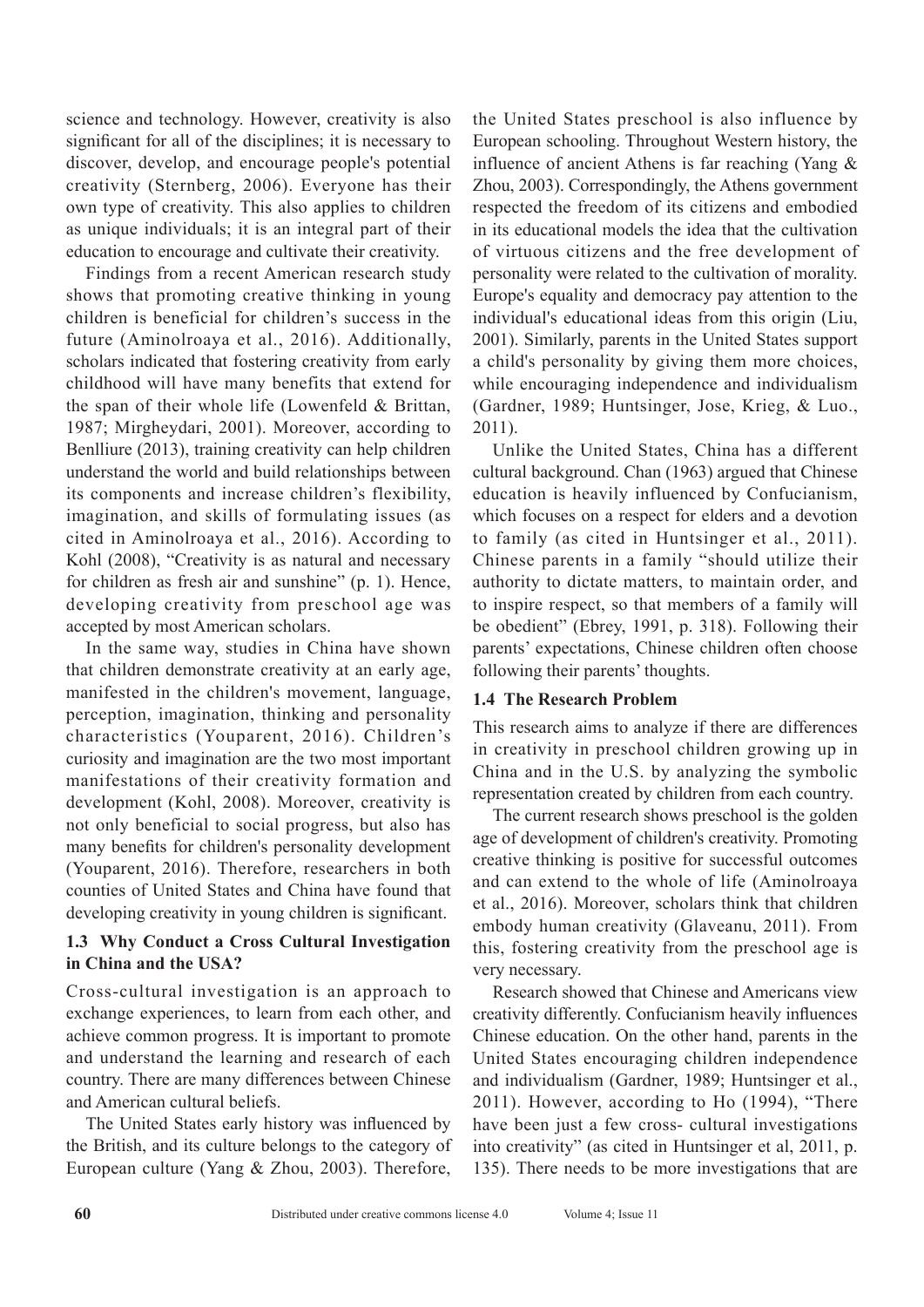cross-cultural between the United States and China.

Therefore, in this study, children's creativity and imagination will be investigated by analyzing the results of creating a torn paper collage. Moreover, the analysis of the results from the participants in this study will provide important information about crosscultural investigations into creativity. By comparing different educational philosophies, early childhood educators can recognize the difference between Chinese and American childhood education, thereby learning and improving the educational methods.

### **1.5 Definition of Terms**

# **1.5.1 Preschool in America and China**

Preschool in America is about school for children between three and four years old. On the other hand, in China, people switch the terms of preschool with kindergarten, and kindergarten is divided into three parts: children from three to four are called "small class," children from four to five are called "middle class," and children from five to six are called "big class." But in order to facilitate understanding, this study uses the single expression "preschool."

# **1.5.2 Project Zero (PZ)**

According to the Harvard Graduate School of Education, "Project of Zero was founded by the philosopher Nelson Goodman at the Harvard University of Graduate School in 1967 to study and improve art education" (2016, p.1). Goodman argues that arts learning should be considered as a serious cognitive activity, but "zero" has not yet been established in this area, so the project is named Zero (Harvard, 2016). Today, Project Zero has expanded its research projects to include "investigations into the nature of intelligence, understanding, thinking, creativity, cross-disciplinary and cross-cultural thinking" (What is PZ, 2016, p.3).

# **1.5.3 Symbolic Representation**

In children, symbolic representation is the ability to use one object to represent another. According to Vygotsky (1967), and Werner and Kaplan (1963), "Children acquire skills that allow them to separate the meaning of an object from the object itself and to give identities to objects other than their actual ones" (as cited in Boytzis & Watson, 1993, p 729). However, Chinese scholars believed that children's symbolic representation signify their paintings cannot present objective images and their features as reality, and their painting only to retain the basic shapes of objects (Wang Fan, 2011,). For example, children usually use simple and abstract lines to depict objects, and when they draw people, they pull away the human characteristics, such as gender, age, and appearance, and only the main characteristics remain. "Their paintings are even close to the form of simple symbols, which reflects children's generalization of the objects depicted" (Wang Fan, 2011, p. 49).

# **1.5.4 Collage**

The word "collage" comes from the French, and collage in this study is art that combines things together with glue (Cowling, 2012). In the process of making collage, the child needs to master the ripping, cutting and gluing skills (Cowling, 2012). For preschool children, this enables them to develop hand-brain coordination.

# **1.6 Research Questions**

This qualitative study based on an analysis of children's symbolic representation in this research project the artwork, the investigator will attempt to answer the following research questions:

(1) Are there differences between the Chinese and American educational approaches?

(2) Are there any differences in the symbolic representation and mental relationships of the different countries' children's artwork?

(3) Will different countries' cultural differences affect the children's creativity?

# **1.7 Limitations of Study**

The researcher is an international graduate student who is influenced by different cultural backgrounds and this may be perceived as a limitation of this study. The researcher is also a volunteer working in one of the preschools in this study; the children are familiar with the researcher. So, in the course of the observation, the investigator could be biased toward one group in this study.

An additional limitation may result from the limited number of participants of children from each country. The preschool chosen by the researcher for the project has only 14 children. A further limitation of this study may result from the preschool location chosen; different cities have different cultural differences, and this study has a certain geographical location.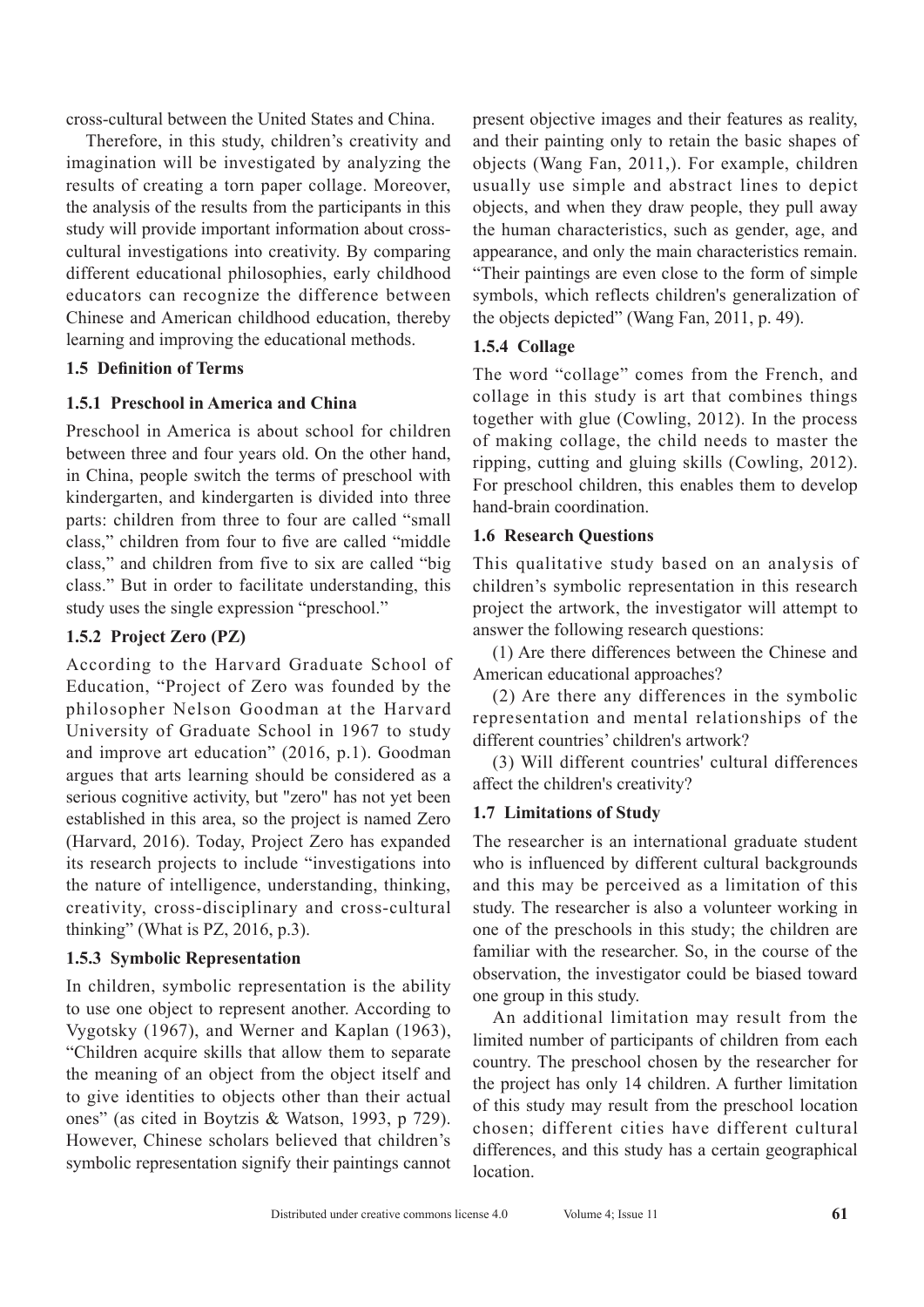# **2 Literature Review**

# **2.1 Introduction**

With the arrival of a new century, cultivating creativity is the general trend of social development. In the book Out of Mind Learning to be Creative, Robinson (2001), argued that creativity is as important as literacy, and should be treated equally. If we want children to thrive, we should allow them to pursue their passion (Robinson, 2001). Every child has a great potential for creativity, which should not be wasted. Nobel Prize Winner in Physics, Tsung-Dao Lee, who is originally from China, proposed that the most important part of education is cultivating creativity (as cited in Xi, 2016). Additionally, the development of children's creativity occurs while interacting with the environment, so different cultural backgrounds may affect the development of children's creativity. In this chapter, the researcher will discuss early childhood education in the USA and China for preschool children, childhood development and creativity in preschool age children, and development of symbolic art in young children.

# **2.2 Early Childhood Education in the USA and China for Preschool Children**

Martin Rein suggested that policy is the "curious admixture of psychological assumptions, scientific concepts, value commitments, social aspirations, personal interests, and administrative constraint" (as cited in Takanishi, 1976, p.12). The formation of early childhood education policies proved very useful in preschool period, and some conceptions are still significant for recent early childhood education.

During the 20th century, the American federal government was involved in three early education programs: The Works Progress Administration (WPA) nursery schools (1933-1943), the Lanham Act Child Care Centers (1943-1946), and the Compensatory Early Education Programs or Head Start (1965-present). These programs included economic support, child development, parents' education programs and cooperation with public schools (Takanishi, 1976). The goals of each federally supported programs is explained in the follows section (Takanishi, 1976, p.13):

(1) The purpose of the WPA program was to offer work opportunities to individuals during the Depression; supply health services and nutrition, physical, social, and mental development for children; provide education programs for parents; and increase the opportunities of public schools to realize the value of nursery schools to adopt into the public system. (Takanishi, 1976, p.13)

(2) Lanham Act Child Care Centers offered childcare to mothers who were employed in war industries during WWII, direct contribution to child's life and the prevention from physical and emotional wreckage, and parent education to ensure mothers had the ability to work, as well as opportunities for public schools into the system. (Takanishi, 1976, p.13)

(3) Head Start programs improve children's physical health and abilities, accelerate children's emotional and social development, and strengthen the family's ability to solve children's problem positively so as to prepare for children's public school experience. (Takanishi, 1976, p.14)

 From above, the main goals of America's children's programs is to cultivate a 'whole child,' which means to "improve a child's intellectual, social, and emotional development; it is to socialize one child so as to make him or her become a productive and contributing member of the society; to make preparations for a child's compulsory level schooling; and it is to provide children for comprehensive development services" (Takanishi, 1976, p. 18).

Currently, according to the U.S. Department of Education (2014), the Obama administration encouraged the appropriate teaching content, which is suitable for child development, improving the funding of preschool programs, and ensuring children's education and emotional development. The No Child Left Behind Act provided grants for preschool programs and supported low-income families with children entering school. The programs also provide language, reading and literacy activities for children. In Even Start supports project, it improved the educational opportunity for the low-income family's children and parents by early childhood education, adult education and family interactive education (U.S. Department of Education, 2014).

In China, from 1904 to 1949, during the late Qing Dynasty, due to the invasion of Western countries, Western concepts also entered China. Early childhood education appeared in the late Qing Dynasty and then was influenced by Western culture. The Policy Zhang Cheng (an Chinese policy for young children's school) stated that, according to the kindergarten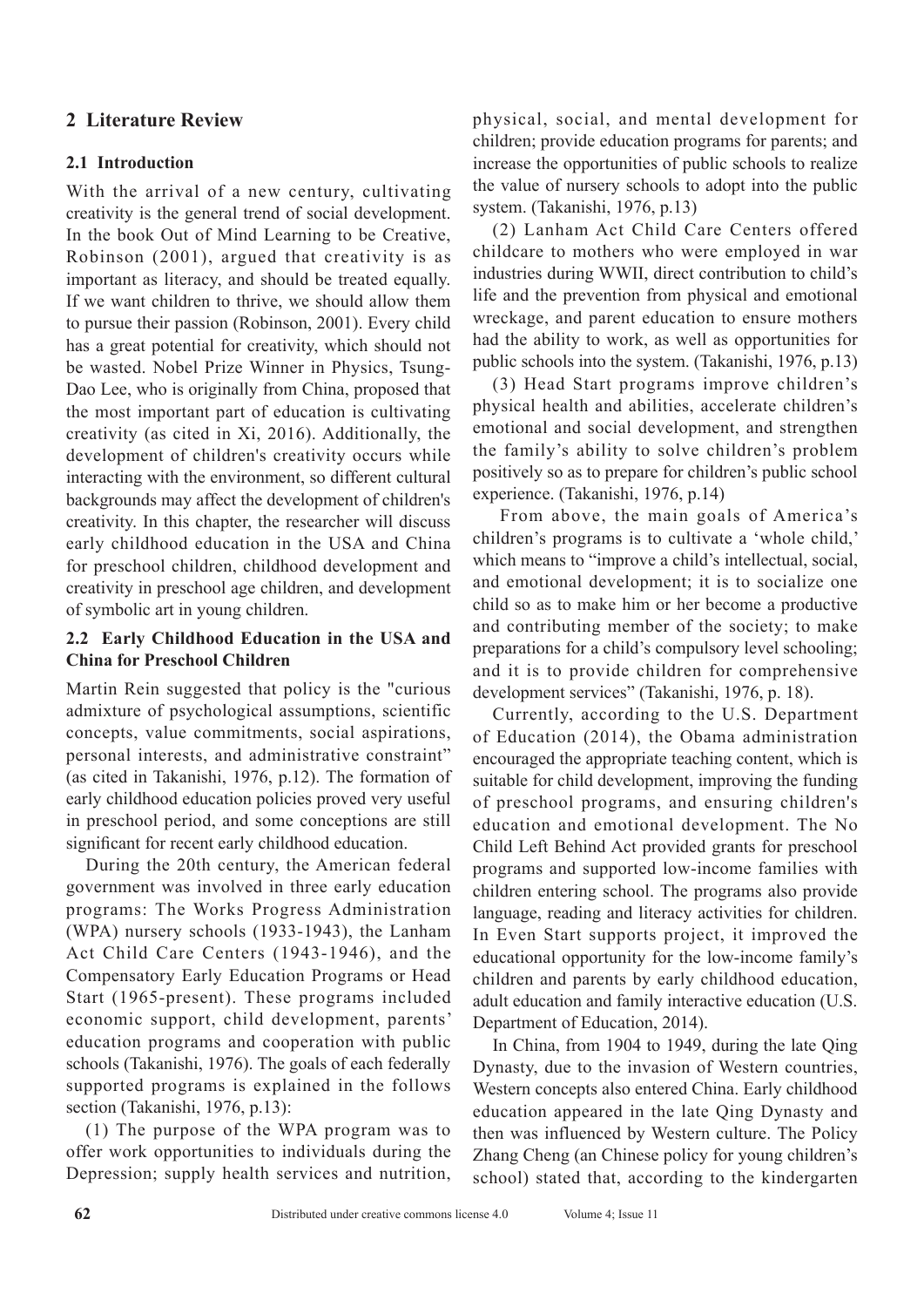mode of Western countries, China should set up a Mengyang courtyard (the schools' name for young children), which recruited children from 3 to 7 years old and allowed women students with education majors to take care of and educate the children (Peng, Wang, & Yao, 2010).

From 1912 to 1994, preschool education experts Heqin Chen, Xingzhi Tao and Xuemen Zhang began to explore methods suitable for the Chinese culture of early childhood education (Yuheng Zhou & Qinxi Fan, 2009). After the American educator John Dewey visited China, his philosophy of pragmatism was widely disseminated in China. This period of preschool education policy was deeply influenced by Dewey's "pragmatism," which advocated against separating different subjects, emphasizing the child as the center in the classroom, and teaching content that related to real life (Peng, Wang, & Yao, 2010).

After the Second World War, the Chinese government advocated a comprehensive study of the Soviet Union. This period of early childhood education policy imitates the education characteristics of the Soviet Union, promotes different subject education, pays attention to the well-rounded development of young children, and uses different age group's characteristics to divide different classes (Peng, Wang, & Yao, 2010).

From 1987 to now, China's early childhood education has focused on: children from birth to before they go to primary school; the teachers' teaching and training; preschool education; and children's parents education development (Peng, Wang, & Yao, 2010).

# **2.3 Childhood Development and Creativity in Preschool Age**

Early childhood is the most rapid and critical period in the development of an individual's life. At this period, the child acquires knowledge and understands the learning construction. The knowledge learned during this period plays an important role in children's future life (Krosh & Slents, 2010). According to the educational psychologist Bloom (1964), demonstrated the first four years play an active role to promote cognitive development, and "50 percent of the variations in intelligence at age 17 can be estimated at age four" (as cited in New World Encyclopedia, 2016, p. 34). Therefore, it is important to promote studying children development at an early age. Additionally, according to Piaget's theory of cognitive development, 4-years-old is the second stage of preoperational stage. The children of this stage do not understand specific logic, and can not mentally manipulate information (Loftus, 2009). At this age, children's language develops rapidly, they use their imagination to understand the world, they can control their muscles well, and they often have creative ideas (Dodge et al., 2002). Preschool age is also the golden stage for children's learning and their development of creativity (Aminolroaya et al., 2016). Torrance (1963) concluded "the most creative are four-year-old children, they are independent, curious, uninhibited, interested in learning new things, active participants, playful, and adventurous" (p. 3).

# **2.4 Theories of Creativity and Early Childhood**

Psychologists have debated the definition of creativity. Different documents focus on different aspects; it is difficult to find a definition that can be accepted by everyone. Historically, different scholars have had different views of creativity. In an early definition of creativity, Wertheimer (1945) claimed that "when thinkers seize the core of a problem and their relationship with the final answer, this moment of creativity and epiphany arises" (Goodwin, 2012, p. 257). In 1950, J. P. Guilford gave a presidential address on the research into creativity to the American Psychological Association (Treffinger et al., 2002). Since then, many scholars have modified their definitions of creativity. Moreover, Guilford (1967a, 1967b) believed that creativity has to be original and visible to others; Torrance (1963) stated that creativity is being aware of things missing in the world; Henrick (1986) claimed that creativity is the construction of original thoughts, and solutions, influenced by previous experiences and knowledge. Robinson (2001) presented creativity as the production of unique things of value.

However, now psychologists have generally accepted definitions: creativity is the ability to produce innovative and practical (consistent with the constraints) ideas (Chen, & Zheng, 2015). Furthermore, historically, creativity has been an important part of early education that still exists today. Many well-known childhood educators have put forward educational theories related to creativity. Vygotsky (1962) studied children by observing the social context and interactions with others to explore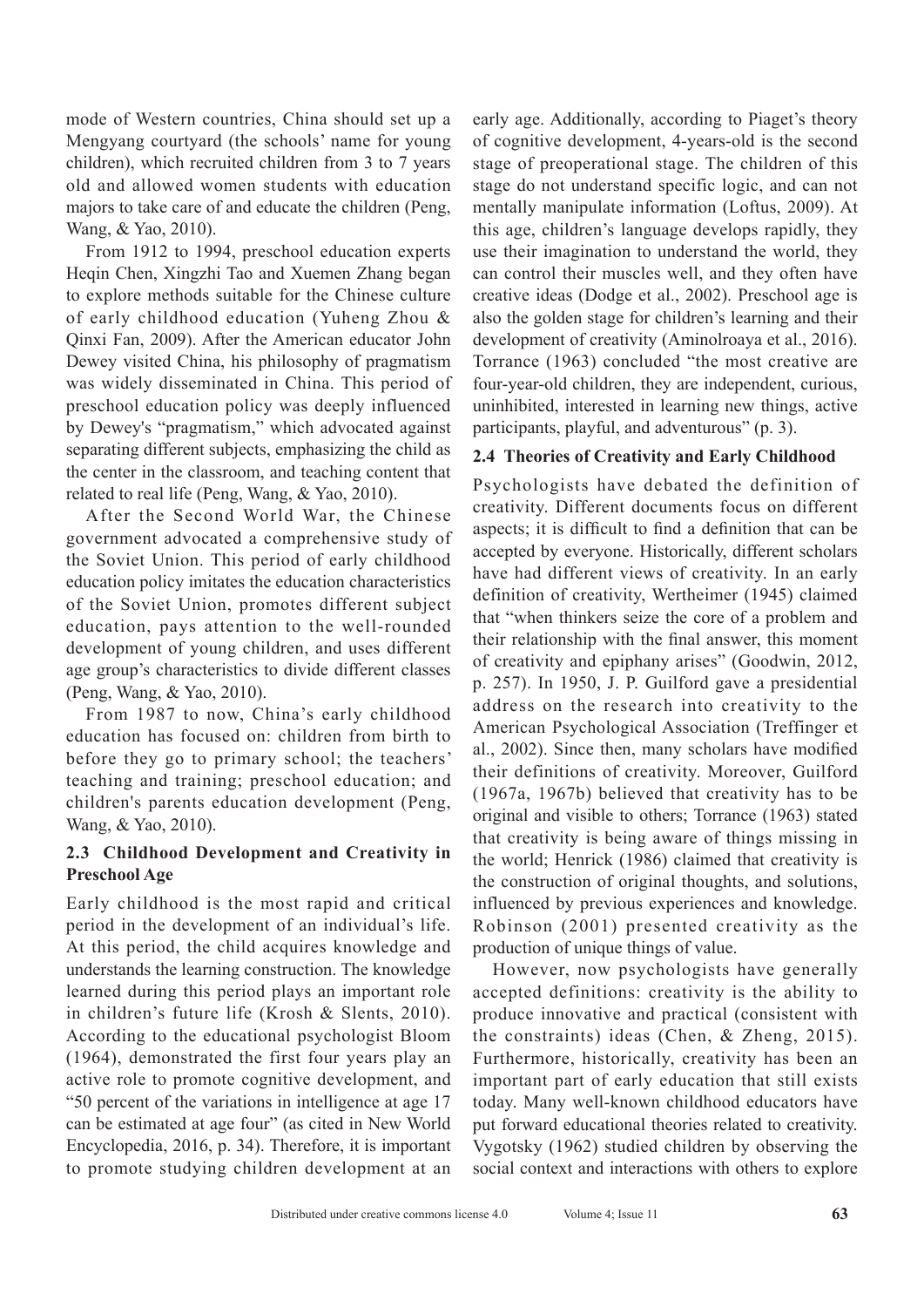creativity; Chinese educator Heqing Chen (1940) believed that, children have a strong ability to create, and if educators give children the correct guidance and training, creativity can be cultivated; children's knowledge grows along with their experiences, which explores and modifies their thinking (Dodge et al., 2002); Robinson (2001) stated that all children have great talent in creativity; education must identify and develop natural ability.

# **2.5 Views of Children's Creativity in China and America**

Many research findings demonstrate that different cultures have different opinions about young children's development of creativity. For example, research showed that Chinese and Americans' views on creativity are different. According to Gardner (1989), Chinese think creativity takes place after mastering the basic art skills; in contrast, Americans generally believe that creativity is innate. Because of this, Chinese parents let their children learn professional art skills, and some children were sent to art school to learn when they were young. Some American parents might think too much art instruction will destroy their children's creativity (Huntsinger et al, 2011). Moreover, many scholars claimed culture affects many aspects of children's artwork (e.g., Alland, 1983; Cox, 1993; Golomb, 2002; Wilson, 1985).

### **2.6 Providing Creativity Curriculum for Children**

Currently, creativity curriculum is being used more and more in preschools, and much research validates its effectiveness (Smarty Pants, 2014). The creativity curriculum aims to conduct class in a suitable way for early childhood age characteristics, provide rich and varied content, and improve the skill levels of young children (Dodge & Berke, 2013). The safety and valued environment which were met children's physical needs is the foundation for children's development (Bredekamp & Copple, 1997, pp.14-15). Moreover, when children are in a psychologically secure situation, they can be independent to be creative and take intellectual challenges (Maslow, 1943). Essentially, the creativity curriculum allows children to be capable, make independent decisions, and guide their learning, and meets the basic needs of children to help them learn and acquire skills (Dodge et al., 2002). Moreover, the creativity curriculum was established based on many theories, including Erik

Erikson's theory of the emotions and learning, Jean Piaget's theory of logical thinking and reasoning, Lev Vygotsky's theory of social interaction and learning, Howard Gardner's theory of Multiple intelligences, and Sara Smilansky's theory of play and learning (Smarty Pants, 2014). The creativity curriculum balances the teacher's direction and the child's independent learning relationship, in order to stimulate the child's interest in learning (Smarty Pants, 2014).

 However, studies show in the traditional classroom formats often provide an unhappy atmosphere. For instance, the teacher is the instructor, while the children sit at their desks. The children have no choice but to wait for the teacher to tell them the instructions, such as what time they should start learning and the content that they can learn (Bottini & Grossman, 2005). To the contrary, children need opportunities to move and explore rather than be stuck in classroom rules and teacher frustration (Bottini & Grossman, 2005).

### **2.7 Development of Symbolic Art in Young Children**

# **2.7.1 Developing creativity by art activities**

Art activities give children opportunities to construct knowledge, to observe and to comment on other thoughts to appreciate diversity, and from observe other artwork and discuss what they see to foster imaginative and critical thinking (Shurenadmin, 2013). Through life observation and conversation, art activities will blend into children's daily life to cultivate children's minds by encouraging children's ability to create beauty (Shurenadmin, 2013). According to famous Chinese educator Mr. Chen Heqin's study, it is concluded that: None of the children do not like painting. Children's painting develops with their physical and mental development, and it is also inseparable to the development of children's feelings, perception, movements, language and thinking ability; moreover, life and education practices influence it. Children have the talent of using symbols to express emotions, and their paintings are always corresponding to their spiritual world (as cited in Wang, 2000, p. 49).

According to Mulcahey (2009), rich art activities connect to the large art world to introduce different types of artistic activities, which allow children to make several choices about what they can create and so provide a variety of outcomes to respect their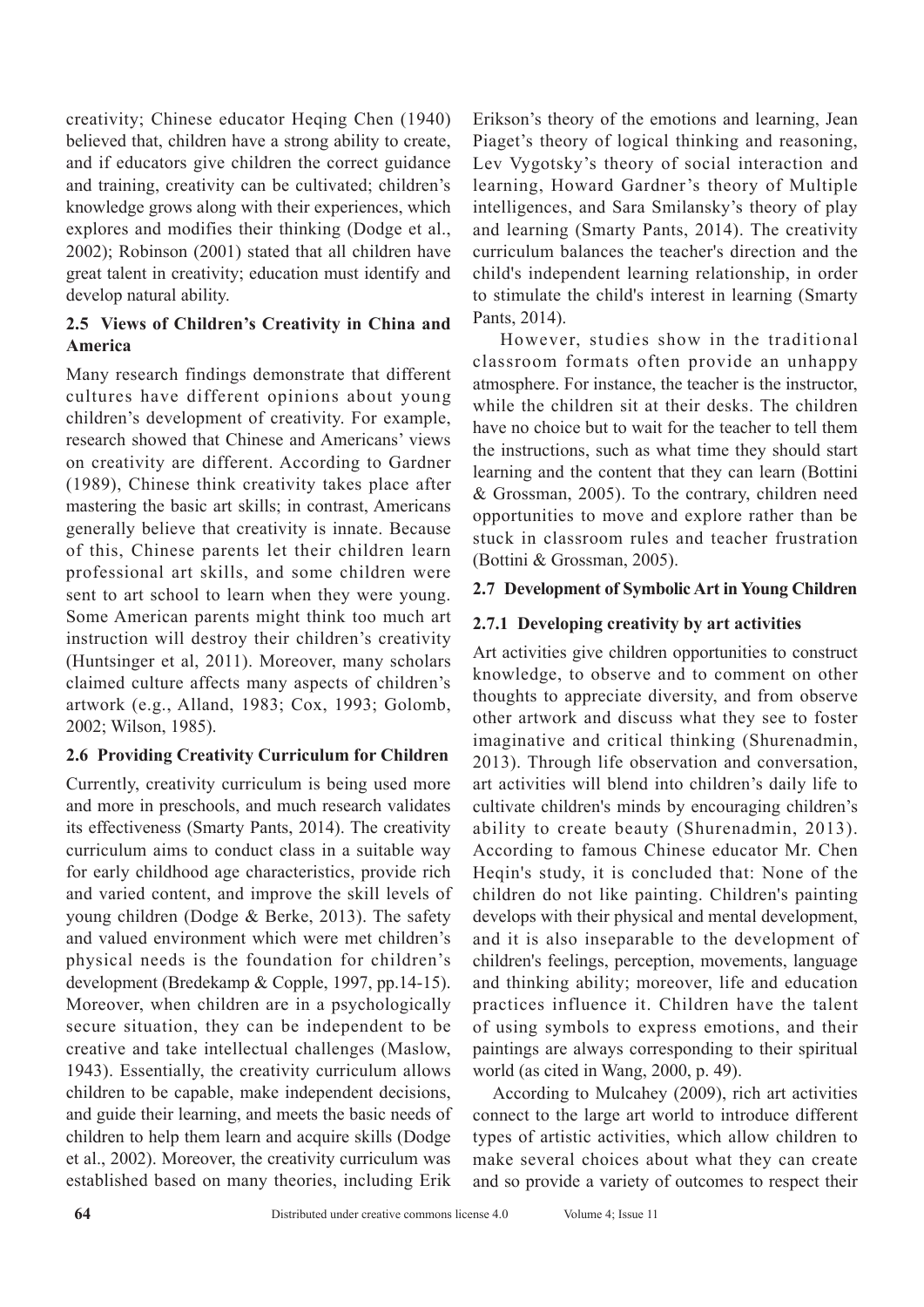uniqueness.

Furthermore, preschool teachers play an important role in child development. When teachers create appropriate art activities, they can significantly encourage creativity for young children. The creative curriculum teacher's role is to help children observe, guide children's learning, and assess children's learning (Dodge et al., 2002). At the same time, teachers need to pay more attention to the learning process, rather than the results. In this process, teacher should allow children to make mistakes, so they can try different ideas and hear different views. Moreover, according to Aminolroaya et al. (2016), if educators want students to become creative, they should enrich the knowledge in this area, and create a classroom atmosphere for discussion.

#### **2.7.2 The stage of artistic development**

Mastering the knowledge of different stage about children's artistic development can help educator better understand the children's representation in their artwork, and create better art activities for children (Fussell, 2011). In 1947, Lowenfeld published "Creative and Mental Growth", which claimed an existence of six stages of artistic development. Scribble Stage (1-3 years old), Preschematic Stage (3-4 years old), Schematic Stage (5-6 years old), Dawning Realism (7-9 years old), Pseudo-Naturalistic Stage (10-13 years old), and Decision Stage (13-16 years old). In the Preschematic Stage, children connect to communication through their paintings, and form some simple lines and circles to represent the outside world (Fussell, 2011). Moreover, Mulcahey (2009) suggested at three to four years old, are transfixed by the colors and shapes of strange paintings clearly transfix children, and they have many ideas about what they want to say. Different culture backgrounds and education affect children; their artistic stages may also have little differences. In China, scholar Dagan Wang (2000) put forward different children's artistic development stages than Lowenfeld (1947), which include: Scribble Stage (1.5-3 years old); Symbol Stage (3-9 years old), divided into the symbol stages of word, sentence, and statement; Realism Stage (9-15 years old), divided into the realism stages of statement, differentiation and vision; and Rational Stage (15-18 years old). Chinese educators call the preschool age of artistic development the Symbol Stage, because they use some symbols (circles, squares, triangles, etc.) to represent the characteristics of objects. For 4-year-old children, they can draw combined graphics and begin to express something consciously ( Wang, 2000). In which the child say what they are going to draw before drawing, or draw while saying. The objects they express are scattered and pieced together, having no connection with each other. There is only the meaning of "words," so it is called "the symbol stage of words". However, at the stage of 5-7 years old, they can express more complex contents and give more details, so it is called the symbol stage of sentences (Wang, 2000).

### **2.7.3 Artistic symbolization in Project Zero**

Harvard Graduate School's Project Zero aims to research and improve art education programs. As a result of research Project Zero by Gardner (1989) illustrated that they identified four forms of artistic symbolization: "the conveying of mood (expression); attention to the fine details or texture of an object (style); the arrangement of elements with attention to their effects on one another and on a work as a whole (composition); and the communication of multiple meanings (ambiguity or layers of significance)" (p. 99). This will provide a theoretical basis for the analysis of children 's symbolic expression in this study.

Grotjahn (1971) claimed that the observation of the meaning and power of symbols can help people understand the relationship between a person and her or himself, and can also express life, death, history, and the future. Knowledge of symbolism is necessary for communication and to help to understand people's perceptions. Especially for children, a study shows that, at preschool age, their ability to recognize words is limited, but they can identify different images and shapes in their mind (Huang  $& Gao, 2013$ ). Through this, symbols become a tool to express their ideas and emotions. By analyzing their artwork, children can convey a symbolic relationship, and we can know their thoughts and feelings from it.

Overall, according to Ho (1994) "there have been just a few cross-cultural investigations into creativity" (as cited in Huntsinger et al., 2011, p. 135). This research aims to analyze if there are differences in creativity in preschool children growing up in China and in the U.S. by analyzing the symbolic representation (a torn paper collage) created by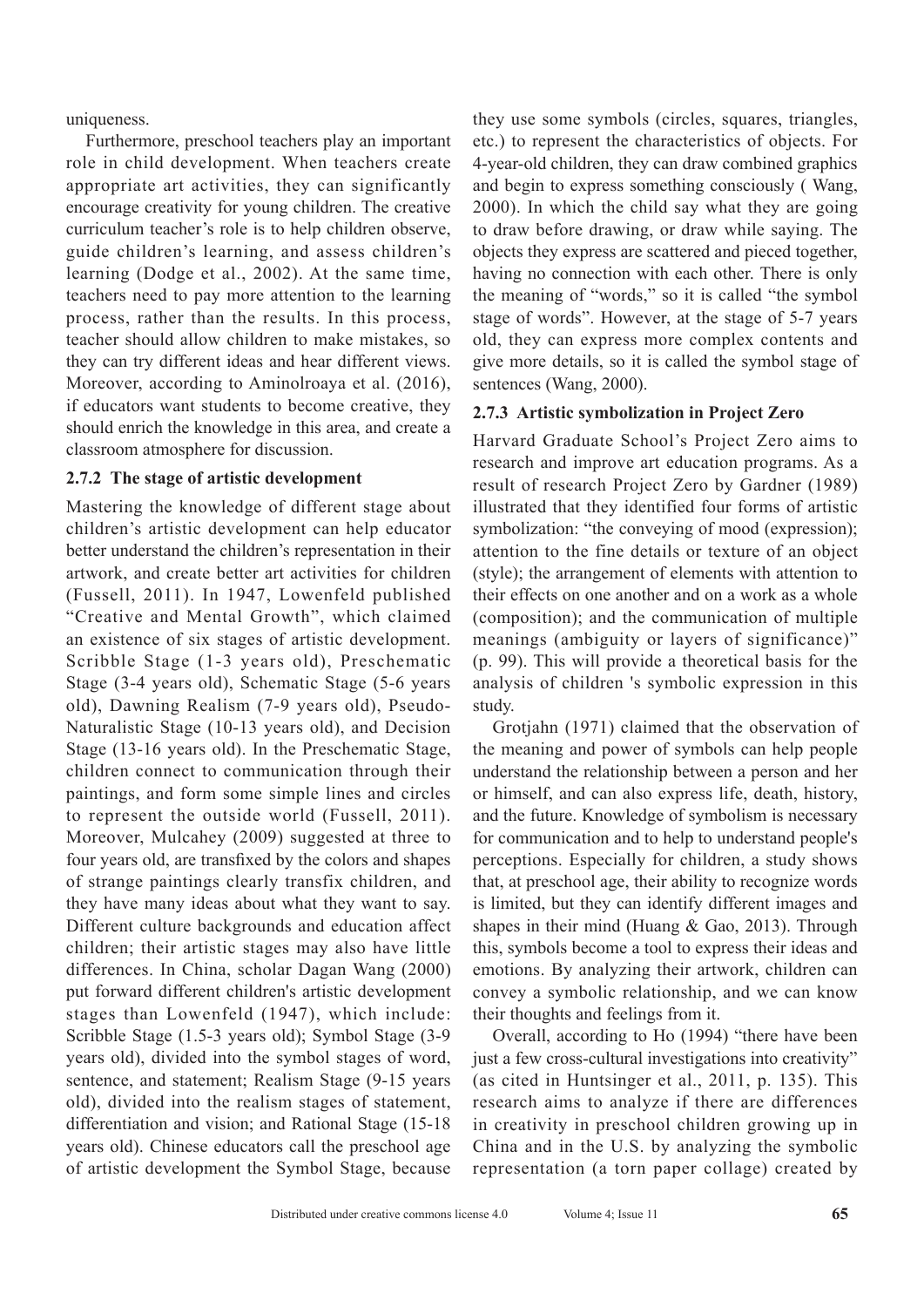children from each country after hearing the story of Alexander and the Wind-Up Mouse by Leo Lionni (as suggested by Dodge et al., 2002).

# **2.8 Conclusions**

There is evidence to show that developing creativity in preschool-age children is very necessary. The literature of this study is based on early childhood education in China and America for preschool children, theories of children development and creativity, and the development of symbolic thinking in young children. This study did not thoroughly discuss different countries parents' and teachers' perceptions about children's creativity. The researcher suggests future investigators can complete a quantitative data analysis based on a questionnaire focusing on parents' and teacher's attitudes about creativity development.

# **3 Methodology**

# **3.1 Research Methodology**

"A symbol is an idea or image or behavior that possesses a special connotation in addition to the conventional meaning. It can be conscious or unconscious, with a particular meaning for the person" (Nowak-Fabrykowski, 2005, p. 46). For this study, the idea of symbolic representation means using one object to represent another. For example, a child creates an object, maybe it looks like a triangle, but for this child, it represents a mouse. In this study, the researcher is attempting to investigate the symbolic representation of torn paper collages created by four-year-old children from China and the United States to analyze whether there are differences in creativity in preschool children growing up in China and the U.S. The research focuses on the following questions: Are there differences between the Chinese and American educational approaches? Are there any differences in the symbolic representation and mental relationships of the children's artwork from these different countries? Are there any differences in the expression of the creative activity of the four-yearold children due to gender differences? Do different cultural backgrounds affect the children's creativity and symbolic representation? The researcher used a qualitative approach in this study via "the collection, analysis, and interpretation of comprehensive narrative and visual data to gain the study results" (Gay & Mill, 2016, p. 661). This included collecting data from observing classroom daily activities, conducting an open-ended activity with children in each country, and asking questions about their torn paper collage artwork.

# **3.2 Data Collection**

# **3.2.1 Research Participants**

In this research, the participants included 13 children (7 boys and 6 girls) from a preschool in Mount Pleasant, USA, and 14 children (8 boys and 6 girls) from a preschool in Anhui, China. The preschool in America is a free preschool which offers programs for 3 and 4-year-old children. There are students of Chinese, Saudi Arabian, and Greek origins, with those of a mixed heritage in the majority. The goals of the preschool are to let the children become learners with independent thinking, self-confidence, curiosity and responsibility for their own behavior, and to encourage children to observe, explore, paint and count. They have a creative curriculum intended to achieve these goals.

In contrast, the preschool in China is a public preschool built in 1984. The preschool is famous in Anhui Province for its experimental platform for children's science and technology activities. The preschool is divided into small, medium and large classes, and there are sixteen classes with more than 600 children total in the preschool. The preschool focuses on the educational goals of exercise and a strong physique, stimulating interest in learning, cultivating outgoing personalities, and developing good habits. The students have origins in China, and their native language is Chinese.

# 3.2.2 Research Procedure

In May 2017, a letter of permission was submitted to the preschool office in each country requesting permission to conduct the study which would involve the children creating a torn paper collage after hearing the story of Alexander and the Wind-Up Mouse. After receiving permission from each country's preschool, the researcher submitted an application to the Institutional Review Board (IRB) at Central Michigan University and got IRB permission to conduct the study at the end of May 2017.

For the study itself, the researcher first observed the classroom in each country for one week in order to know the daily activities of the Chinese and American preschools and to observe the children's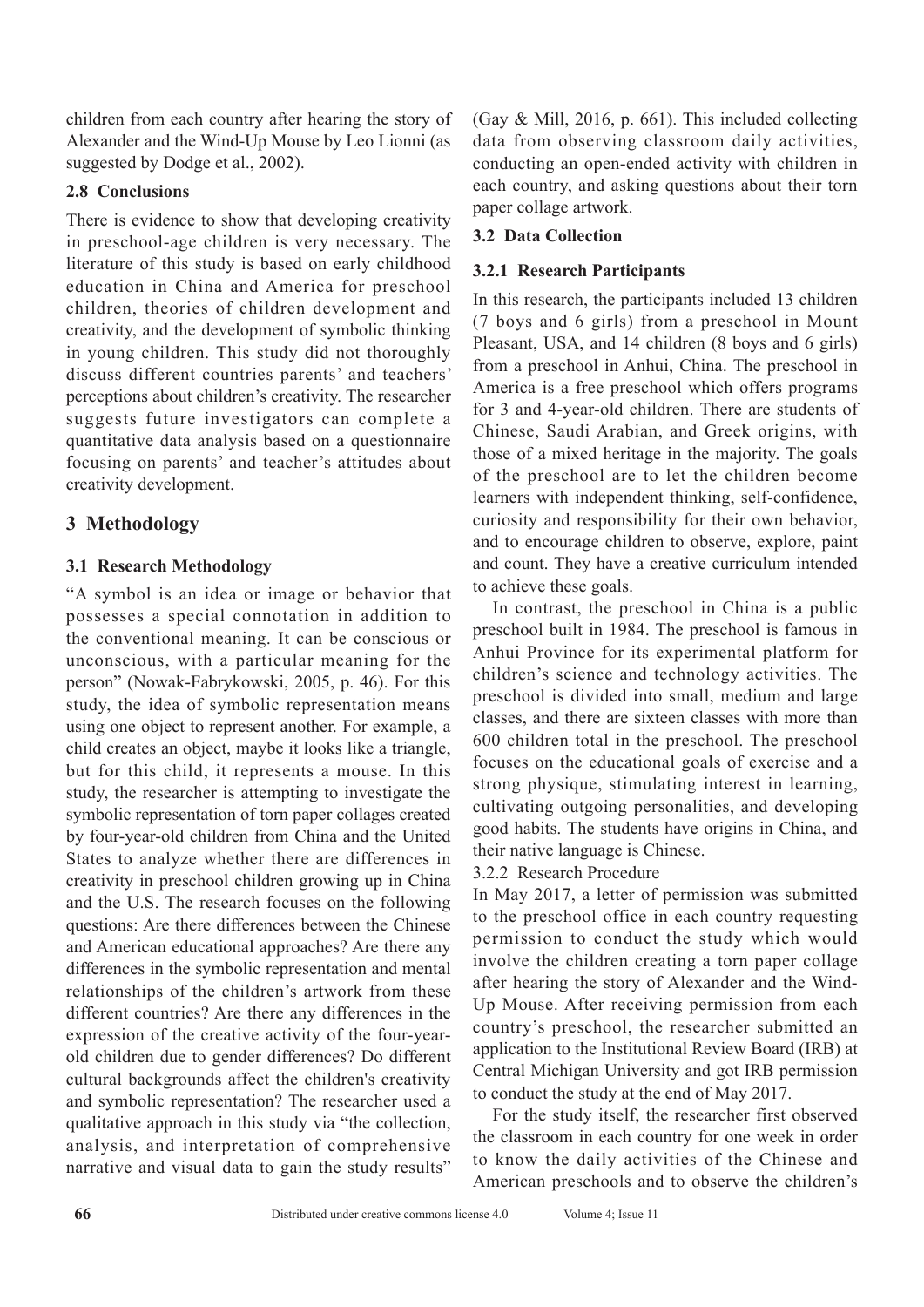daily activities. During the observation period, the researcher took field notes, kept a journal reflecting on teachers' education issues, and noted the children's daily schedule and art activities. The next step of the study involved teacher participation. First, the children were read the story, Alexander and the Wind-Up Mouse, which is a children's book which uses bright colors and torn paper collage to describe the friendship between a real mouse, Alexander, and a wind-up mouse. Next, the children were asked to answer three open-ended questions about the book (see Appendix A) as well as what they thought of the two mice. Once they were done with their collages, the teacher and researcher asked them two questions: What did you create? Why did you create this? The researcher also marked their gender on their artwork to analyze if there were any differences between the boys and girls.

#### **3.3 Data analysis**

The qualitative study was based on collecting each country's children's collages, which exhibited a variety of symbolic representations, from the creativity activity. Additionally, the researcher coded and gave labels to the field notes and reflective journal observing preschool classroom daily activities to explore if there were any connections with the children's creative development and comparing if there were any differences of educational styles between the two countries. Finally, through analysis of the children's artwork, the researcher investigated if there were different symbolic representations between the two countries and if there were any differences in the expression of the creative activity based upon gender.

#### **3.4 Findings**

The study included a discussion with the children about the collages they had created. In particular, the study focused on comparing the American and Chinese children's creation of houses, the mousecharacter (Alexander) and the character of the windup mouse. Additionally, the study noted gender differences in the use of colors and subjects and the influence of the environment on the children's work. The study found that in the process of creating collages, children can not only feel the happiness of production, their creativity and imagination also can

be developed. From analysis of the daily schedules of the two preschools in this study, different methods of instruction were found between the American and Chinese preschools.



**Finding 1.** What did the children create?

Figure 1. Sample collages from an American child (left) and a Chinese child (right)

The collage samples demonstrate the use of different shapes: a triangle, rectangle, trapezoid, and fan. These shapes illustrate different symbols in their artwork.



**Figure 2.** Different shapes of torn paper creating a collage by an American child (lift) and Chinese child (right)

The artwork was created with different shapes of torn paper pasted together. The collage represents the mouse's home and sea or clouds.



Figure 3. A static schematic visualization created by an American child (lift) and a Chinese child (right)

In the artwork with a mouse, there is no plot or story represented, just the static mouse which was described in the story book.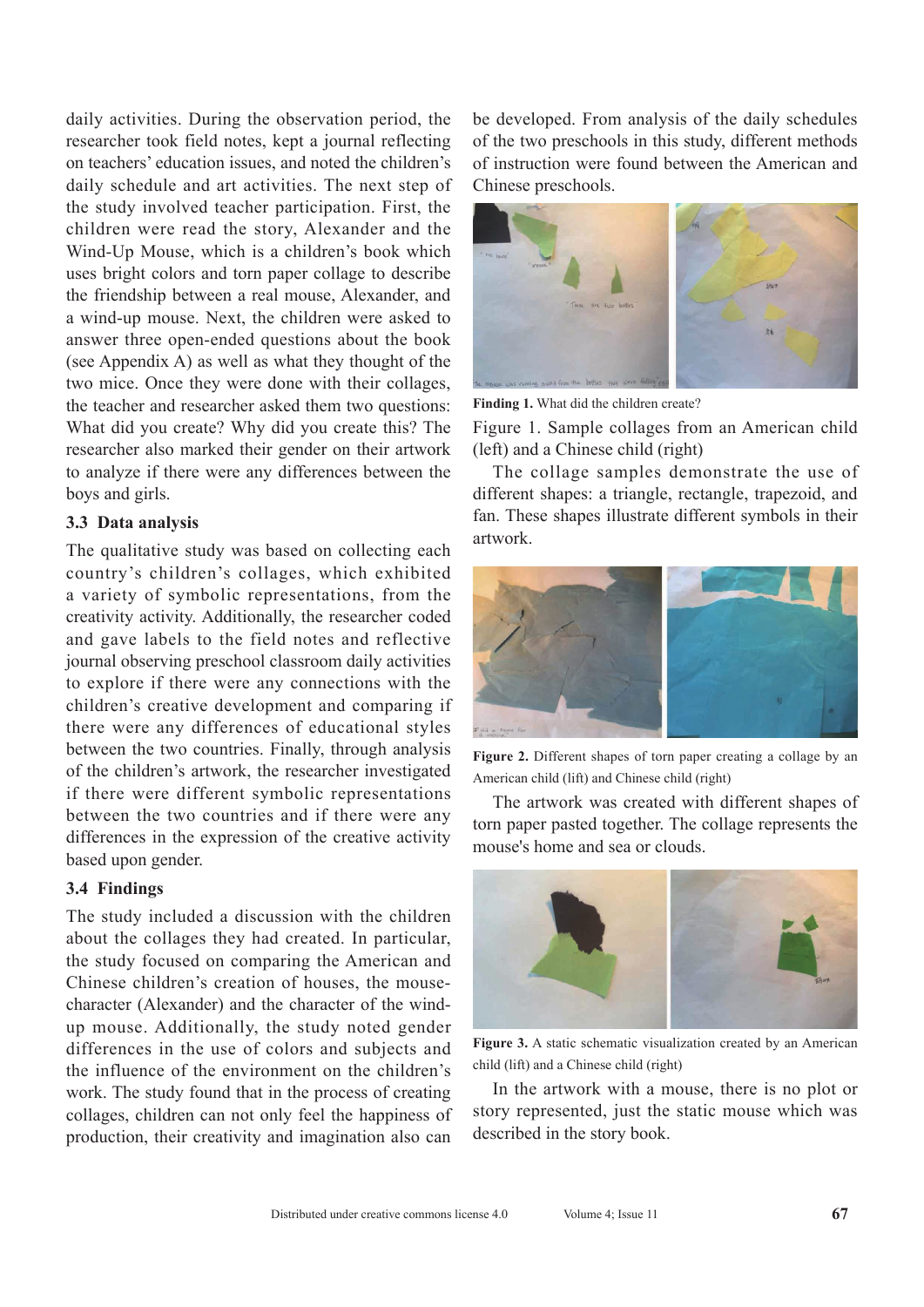

**Figure 4.** A static schematic visualization with a mouse hole created by an American child (left) and a Chinese child (right)

The child created a mouse and created a mouse hole for him.



**Figure 5.** Dynamic visualization with the surrounding natural environment created by an American child (left) and a Chinese child (right)

The mouse closely connects with the elements of the natural environment and modern society, such as mountains, flowers, clouds, roads, Lamborghini cars, or houses. The story of the lift artwork was the mouse is driving a Lamborghini car on the road, with flowers and grass on the sides of the road. The artwork on the right showed the mouse walking on grass surrounded by a house, hills and clouds.

Finding 2. The expression of residence, Alexander (a real mouse described in the story) and wind-up mouse (toy mouse in the story)



**Figure 6.** The residence created by American children (top row) and Chinese children (bottom row)

Most American children liked to create a residence for the mouse. In this activity, nine American children gave the mouse of Alexander a house or a hole in their artwork. Residences created by American children included polygons, crossed rectangles, and torn paper covered houses. In contrast, the Chinese group had only two children create a residence for the mouse. One Chinese child created a house with a triangular roof, two pillars of support, and a door in the middle. This is the traditional method for creating a house. The other child created a house that was a pet cage with two different colors of paper torn into a rectangle, then folded and pasted together. After analyzing the residences made by Chinese children and American children, the Chinese children's creative style is closer to the reality of the house, more realistic, while the American children created more abstract houses.



**Figure 7.** The mouse created by American children (top row) and Chinese children (bottom row)

In the study, the group of American children had seven children who created the mouse of Alexander with four children giving details of the mouse's body, such as ears, feet and tails. In the Chinese group, 11 children created Alexander and one child created the wind-up mouse. Eight Chinese children gave the details of the mouse, most of them having ears and tails; only one child's artwork had a tail, ears and feet. The wind-up mouse had a crank instead of the tail.

Finding 3. The differences between American and Chinese children's collages.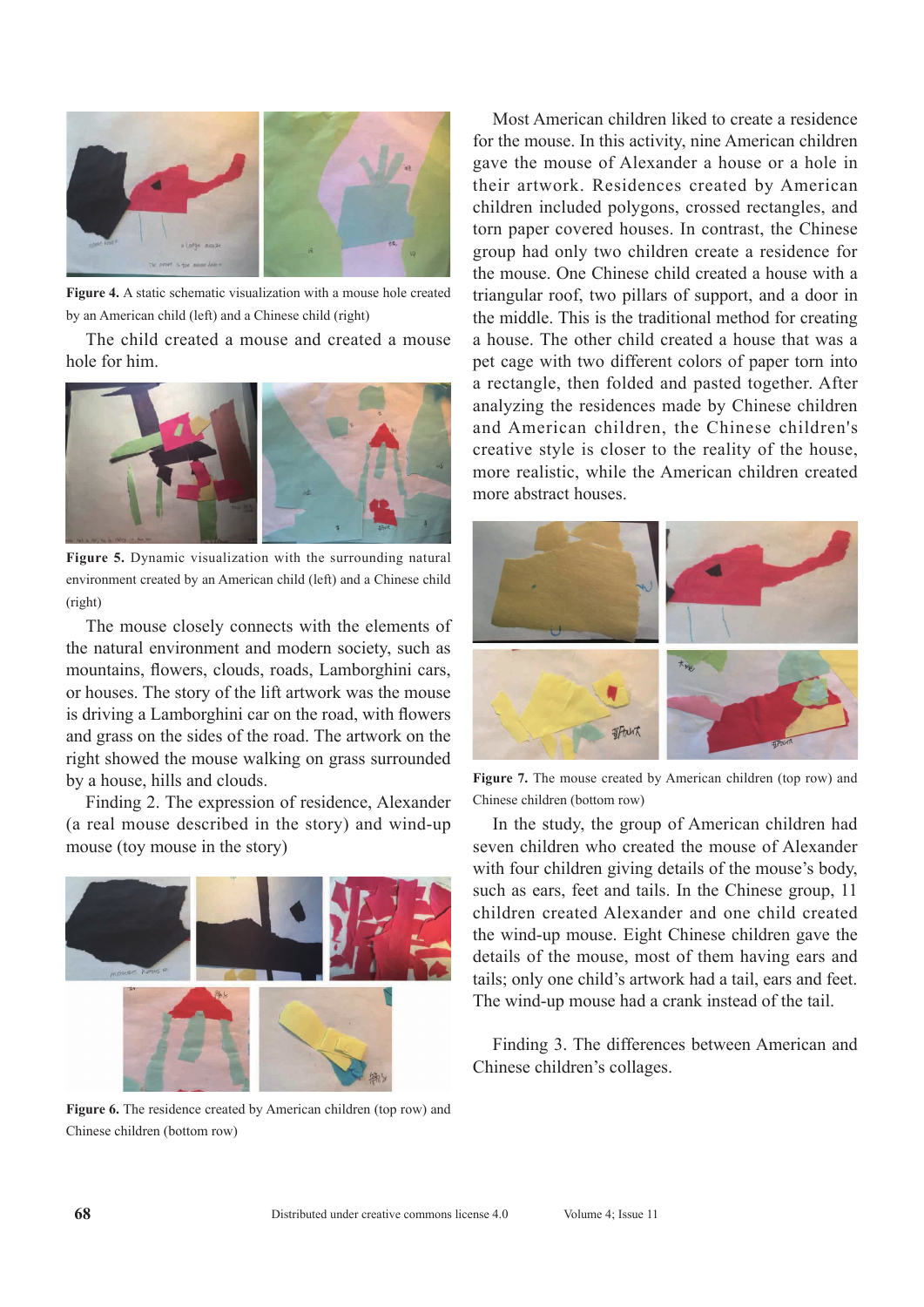

**Figure 8.** The subjects covered and colors chosen in children's artwork by American children (top row) and Chinese children (bottom row)

The researcher found that the content of the American children's artwork are relatively simple, and the Chinese children's artwork contains richer subjects. Five of American children focused on one subject in their work, including the house, mouse, mouse-trap, and boat. There were five children who included two subjects in their artwork, either a mouse with roads, or a mouse with a house. There was one child who had three subjects in the artwork. The artwork combined bottles, mouse holes and a mouse. The story of this artwork was the mouse is running away from the bottle which is on its way home. There was only one child who had five subjects expressed in the artwork which included the story of the mouse driving the Lamborghini sports car on the road, with flowers and grass on the sides of the road.

In the Chinese group of children, there was a child in his artwork who created a mouse. One child expressed two subjects, including mouse holes and the wind-up mouse. There were five children who used three subjects in their artwork, including meadows and a sun, Alexander, boats, sea, clouds, snacks, and tables. There were four children who had four subjects in their artwork, including a ship, sea, fish, plane, table, Alexander, and watering can. Two children had five subjects. One child created Alexander with the surrounding clouds, houses, hills, grasses. The other created Alexander and a cannon, house, cloud, and breakfast shop. Regarding colors that the children used, American children preferred to choose a single color; Chinese children liked to choose a variety of colors.

Finding 4. The gender differences noted in the use of colors and subjects

Generally, in these samples, girls preferred to choose more vivid colors. In the group of Chinese children's samples, the girls preferred to use a variety of colors in their artwork; in contrast, the boys chose to use only one or two colors in their artwork. Girls liked to make grass, flowers, and snacks in their collages. Boys liked to made cannons, planes and sports cars. In the group of American samples, the girls liked to use red and blue; the boys mostly liked black and brown. Moreover, the girls made room for e whereas the boys liked to make roads, bridges and cars.

Finding 5. The influence of the environment on the children's work

In this study, the American children preferred to make modern roads and bridges. The Chinese children preferred to make hills, seas, boats, and snacks. Moreover, there were two Chinese children who combined origami in their work, such as an origami airplane and folding cage. After talking with the children about their artwork and what the things in it might represent. The researcher identified one child, whose work included a sports car, pet cage, and watering can, whose father was a mechanical engineer and who often worked with threedimensional structures and models. Another child's artwork included hills, sun and grass. It turned out that his mother often took him to a park where there were hills, grass, flower and the sun. In the group of American samples, there was a child whose work included a Lamborghini sports car and road. Upon investigation, it was revealed that most of his free play time in the preschool was spent playing with a variety of toy cars. Therefore, Children's creativity might come from their observations of life, and their artwork may express their perception of the environment surrounding them.

Finding 6. The different methods of instruction between the American preschool and Chinese preschool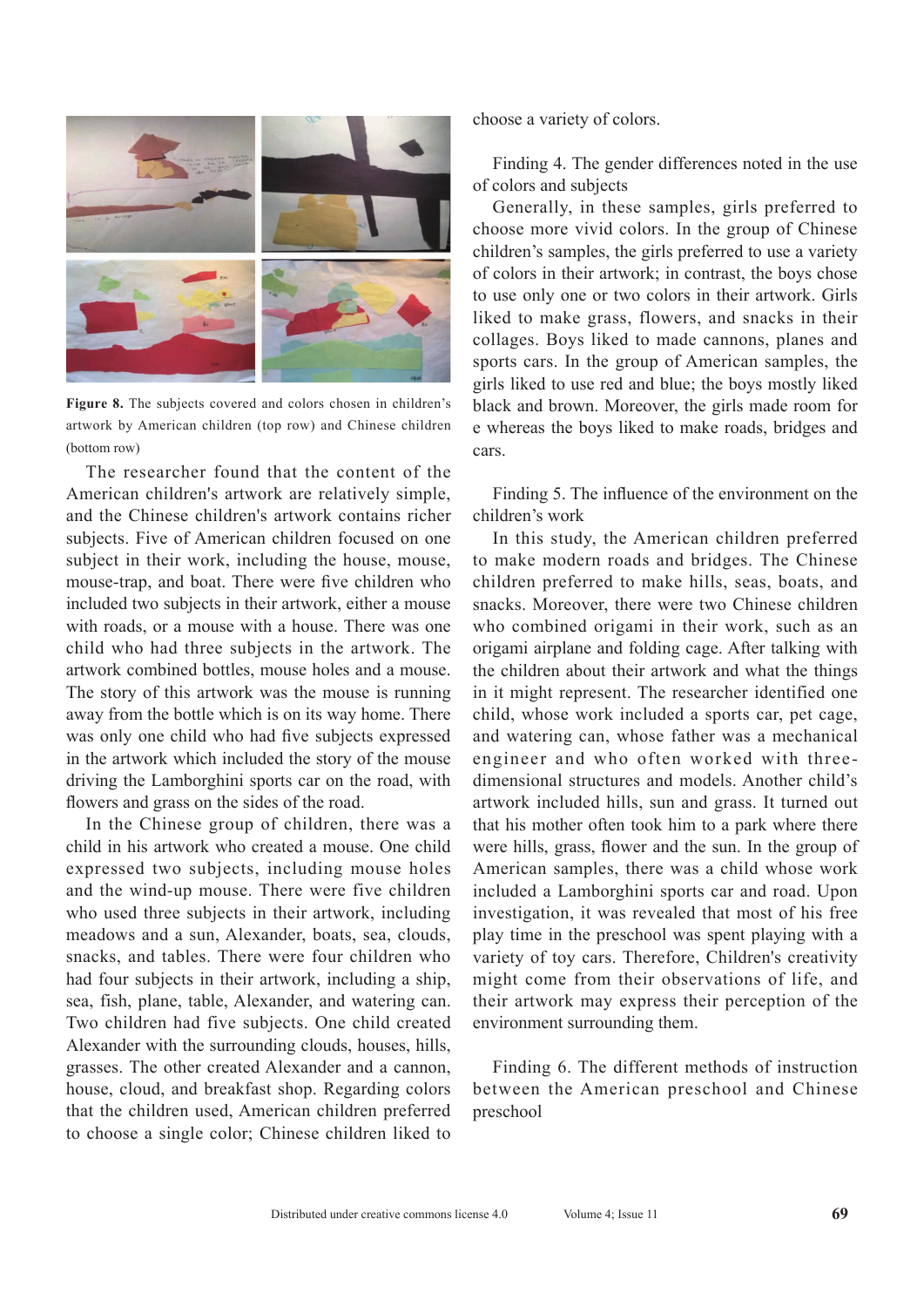**Table 1.** 4 year old's daily schedule

| <b>The American Preschool</b>                                                                    | <b>The Chinese Preschool</b>                          |
|--------------------------------------------------------------------------------------------------|-------------------------------------------------------|
| 4 year old's daily schedule 8:30-8:40 Arrival/ Sign-in                                           | $7:30-8:20$ Arrival/Sign-in                           |
| $8:40-8:45$ planning                                                                             | 8:30-8:50 Educational activity (teacher-guided)       |
| 8:45-9:45 Choice time                                                                            | 9:00-9:20 Educational activity                        |
| $9:45-9:55$ clean-up                                                                             | (Study time)                                          |
| $9:55-10:05$ Prepare for small group                                                             | 9:30-9:50 Work time/Snack                             |
| $10:05-10:20$ Small group                                                                        | 10:00-10:45 Outside play                              |
| 10:20-10:30 Large group (Music movement/ Story)                                                  | $11:00-11:20$ Lunch                                   |
| 10:30-10:50 Snack                                                                                | 11:20 Outside walking                                 |
| 10:50-11:00 Ready for outdoor play                                                               | $12:00$ Nap time                                      |
| 11:00-11:30 Outside play/ Prepare for dismissal                                                  | 2:00-2:30 Dancing accompanied by Carl Orff music      |
| (Regular class time from Monday to Thursday 8:30-2:30-2:50 Educational activity (teacher-guided) |                                                       |
| 11:30                                                                                            | $3:00-3:30$ Work time/Snack                           |
|                                                                                                  | 4:10-4:30 Educational activity                        |
|                                                                                                  | (Study time)                                          |
|                                                                                                  | 4:30 Prepare for dismissal                            |
|                                                                                                  | (Regular class time from Monday to Friday 8:40-16:35) |

This is the daily schedule of the two preschools in this study, and as seen from the chart, the length of the Chinese preschool is longer than that of the Americans. Chinese preschool educational activities last for 80 minutes each day, including 40 minutes of teacher's instruction or guidance for the students and the other 40 minutes of children's practice or study time. In contrast, there are 50 minutes of educational activities in the American preschool, and the teacher's guidance time is usually not long in each activity.

# **4 Discussion**

From the different strategies the children used in their collages, it can be seen that they enjoy the process of creating art, and their work is rich in imagination and creativity. In the present study, the researcher examined the torn paper collages created by American and Chinese children. We analyzed what children created in their artwork, the differences between the American children and Chinese children, the gender differences in color selection and subject representation, and the influence of the environment on children's representations. The results showed that 4-year-old children are able to control their muscles, and that the ability of brain and hand cooperation has been well developed. According to Piaget's (1977) cognitive development theory, the age of 4 is a preoperational stage, in which children are able to think deeper and use pictures to represent objects. They have been able to initially recognize the different shapes, such as a triangle, rectangle and trapezoid, and most of them can tear out the shape they want (Figure 1).

The results also showed that Chinese children prefer to use the building method of a traditional house, which consists of the triangular roof, square or rectangular house, as well as a door in the middle. This can be compared to other countries in Asia, such as Japan and South Korea, where children like to use traditional painting methods when creating symbols. In contrast, American children build the house more casually, and their houses are polygonal or pasted together by many different shapes. According to Huntsinger, et al (2011), children's art skills are shaped by cultural beliefs. The culture will influence children's "developmental rate, the graphic elements, the topics of the drawings, the need to develop representational skills" (Huntsinger et al, 2011, p.134). Moreover, a child's ability of producing symbols depends on their "current stage of symbolic development, cultural background and the personal experience" (Nowak-Fabrykowski, 1992, p.268). Therefore, the different strategies and forms of residence representation (Figure 6) can be explained by the children's different cultures and backgrounds.

However, in this study, American and Chinese children are very similar in their expressions of the mouse, and in their artwork, the mouse has ears, eyes and a tail. However, among the Chinese children, only one child created a mouse with four feet, while most of the American children created mice with two feet. The subjects of the American children's artwork are relatively simple while those of the Chinese children contain richer subjects.

There is no doubt that all of the children's artwork in this study is full of creativity and imagination, and their cognitive ability is well developed in this period; they can create a simple story scene in their artwork according to their use of symbols and subjects. However, boys and girls may have represented things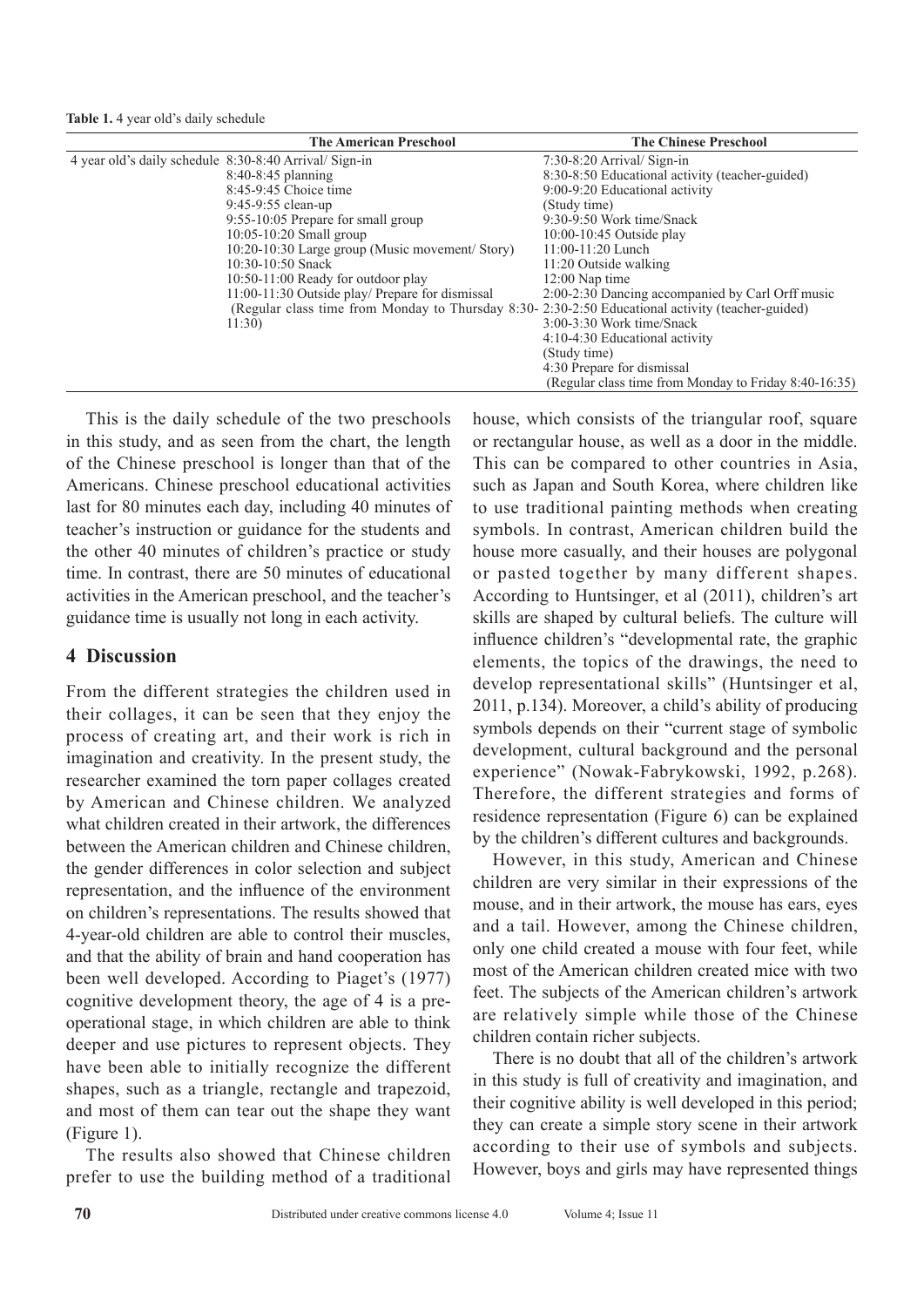differently in their artwork, and the differences may be explained by gender. For example, the boys tend to have more mechanical ability in the expression of their artwork, while the girls like to choose bright colors such as pink and red, and there are more decorations in their artwork, such as flowers and snacks.

In terms of the influence of environment, as claimed in literature reviewed, the children's symbolic representation may be influenced by the family and cultural environment or personal interests. As is shown in Finding 5, they are sensing and observing the surrounding world in this age, and they create symbols in their artwork to represent what they have observed in the real world. In addition, some of the children's artwork seem to reflect their own hobbies. They see themselves as the protagonist in the story of Alexander and use the mouse to express their favorite things. For example, they drive the Lamborghini sports car on the road or sit on the ship to enjoy the sea. Moreover, as Figure 9 shows, Chinese preschool education tends to guide and give more instruction on art skills, while the American preschool gives children more time to have experiments and practice by themselves. This reflect the results of a study by Carol S. Huntsinger, Paul E. Jose, Dana Balsink Krieg, and Zupei Luo (2011) who conducted the Draw-A-Person Test, with 40 secondgeneration Chinese American (CA) children (20 boys, 20 girls) and 40 European American children (20 boys, 20 girls), and the Chinese American children in this study did not appear to have "their creativity stifled by their more structured approach to drawing development runs against the deep-seated American view that creativity flourishes in a context without constraints" (Huntsinger et al, 2011, p. 143).

# **5 Conclusion**

Children, as independent individuals, have different experiences, backgrounds, and cultures. Therefore, their artwork has different meanings, symbols and subjects. The age of 4 is a golden age in the development of children's creativity and imagination. Educators should stimulate their creativity and imagination, and should not treat their artwork with the same standard. In addition, many children's inspiration comes from their normal observation and feelings. Parents and preschool teachers can organize more outdoor activities to give children more opportunities to observe the natural and outside world. From research on this topic it can be concluded that professional guidance for children will not destroy their creativity. Some people may not agree with this, but when children control more art skills, they might create more works and become more involved in art. I agree with the suggestion of Huntsinger et al (2011). that educators should balance children's natural talent with professional guidance.

 In this study, without taking into account the age, there may be differences in the representation skills and topic expression in the creative activity of the four-year-old children due to their exact chronological age (four years and two months vs four years and ten months). This open-ended activity of creating torn paper collages was conducted during regular class time, and the children participants were divided into different groups to make torn paper collages together at the same table.

However, children of this age like to imitate others (Dodge et al., 2002). Thus, a child may make a house, and then another child will imitate him or her to make a house, too. This may affect the results. In future investigations, it might be better to separate the children to avoid the possibility of imitation.

### **References**

- [1] Aminolroaya, S., Yarmohammadian, M. H., & Keshtiaray, N. (2016). Methods of nurturing creativity during preschool term: An integrative study. Educational Research and Reviews, 11(6), 204-210.
- [2] Alland, J. A. (1983). Playing with form: Children draw in six cultures. New York: Columbia University Press.
- [3] Bottini, M., & Grossman, S. (2005). Center-based teaching and children's learning: The effects of learning centers on young children's growth and development. Childhood Education, 81(5), 274.
- [4] Bredekamp, S., & Copple, C. (1997). Developmentally appropriate practice in

a) early childhood programs. NAEY, p. 14-15.

- [5] Bloom, B.S. (1964). Stability and change in human characteristics: New York: Wiley, 1964. (237 pp.). (1966). Journal of School Psychology, 4(2), 62.
- [6] Chang, H. (2008). Interpreting the differences of Chinese and American nationalities from cultural origin.
- [7] Cheung, R. H. P., & Leung, C. H. (2013). Preschool teachers' beliefs of creative pedagogy: Important for fostering creativity.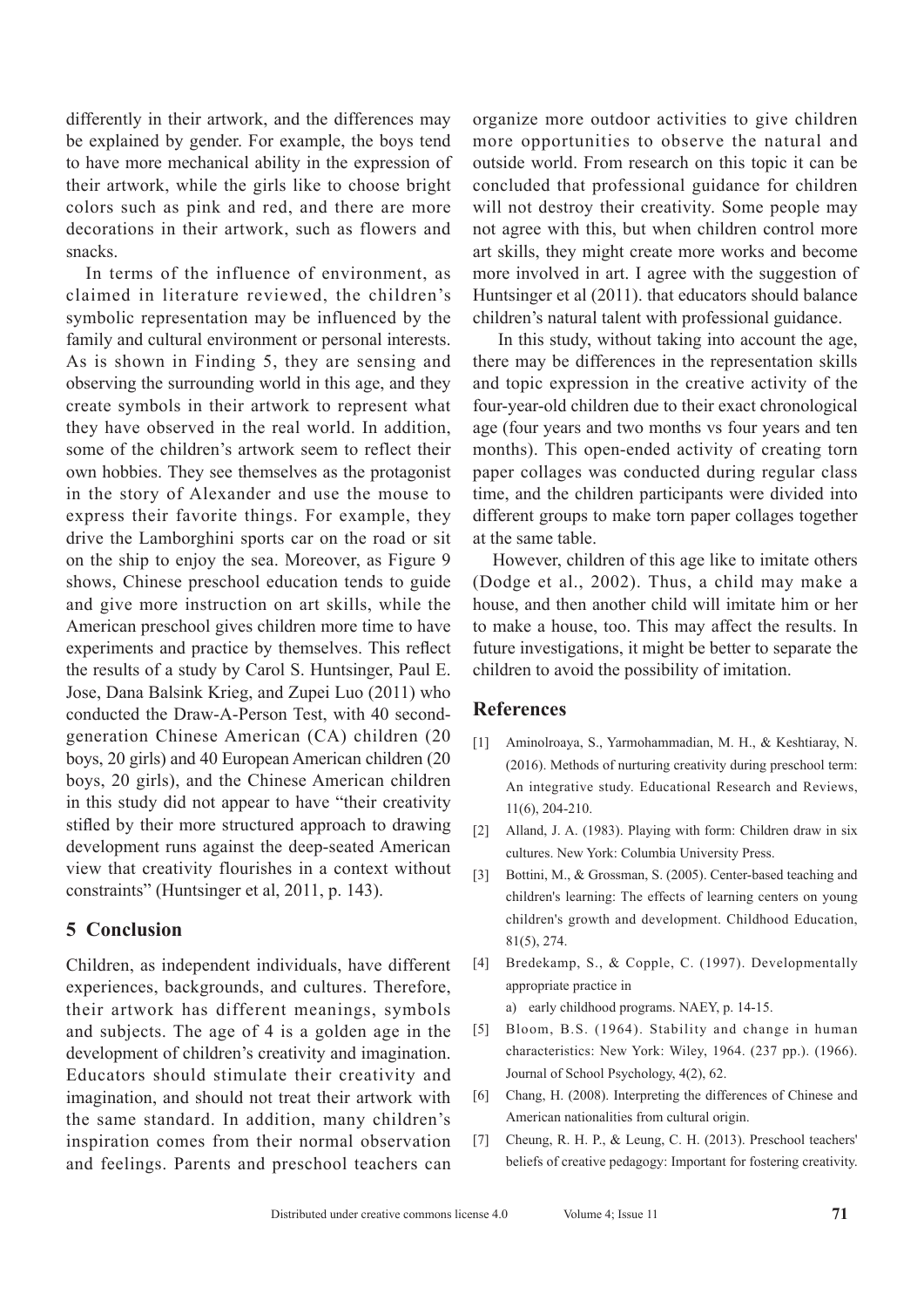Creativity Research Journal, 25(4), 397-407.

- [8] Chen, H. Q. (1940). Living education. Jiangxi Provincial Experimental Childhood Normal School.
- [9] Chen, H. H., & Zheng. H.Y. (2015). The influence of situational factors on individual creativity. Journal of Marketing Science.
- [10] Cho, H., Pemberton, C. L., & Ray, B. (2017). An exploration of the existence, value and importance of creativity education. Current Issues in Education, 20(1), 1.
- [11] Cowling, Tania. (2012). How to make collages in the preschool classroom? Fileconvertor.org. Retrieved from: http://www.brighthubeducation.com/
- [12] Cox, M. V. (1993). Children's drawings of the human figure. Hove, UK: Erlbaum.
- [13] Chan, W.T. (1963). A source book in Chinese philosophy. Princeton University a) Press.
- [14] Dodge, D. T., Colker, L. J., & Heroman, C. (2002). Connecting content, teaching, and learning: The creative curriculum for preschool. Revised Edition, p. 24-154.
- [15] Ebrey, P. B. (1991). Family instructions. The Chinese: Adapting the past, facing the future. Center for Chinese Studies, p.318.
- [16] Fox, J. E., & Berry, S. (2008). Art in early childhood: curriculum connections. The Professional Resource for Teachers and Parents. Retrieved from http://www. earlychildhoodnews.com/earlychildhood/article
- [17] Fussell, M. (2011) The stages of artistic development. Retrieved from i. http://thevirtualinstructor.com/blog/the-stages-of-artisticdevelopment
- [18] Gardner, H. (1989). To open minds: Chinese clues to the dilemma of contemporary

i. education. New York, NY: Basic Books.

- [19] Gay, L. R. & Mills, G. E. (2011). Educational research: Competencies for analysis and applications (10th Ed.). London: Pearson, p.661.
- [20] Glaveanu, V. P., (2011). Children and creativity: A most (un) likely pair? Thinking Skills and Creativity, 6(2), 122-131.
- [21] Goodwin, C. (2012). A history of modern psychology. (4th ed.). Hoboken, NJ: Wiley.
- [22] Golomb, C. (2002). Child art in context: A cultural and comparative perspective. American Psychological Association.
- [23] Grotjahn, M. (1971). The voice of the symbol. Mara Books.
- [24] Guilford, J. P. (1950). Creativity. American Psychologist, 5, 444-454.
- [25] Guilford, J. P. (1967a). Some theoretical views of creativity. Contemporary Approaches to Psychology.
- [26] Guilford, J. P. (1967b). The nature of human intelligence. New York: McGraw-Hill.
- [27] Harvard Graduate School of Education. (2016). What is Project Zero? Retrieved from http://www.pz.harvard.edu/
- [28] Huang, R. F., & Gao, X. Q. (2013). Art education and child growth. Shanxi Normal University. 2013(2).
- [29] Hui, C., & Yahooing, Z (2015), The influence of different aspects for individual creativity, 11(2).
- [30] Huntsinger, C. S., Jose, P. E., Krieg, D. B., & Luo, Z. (2011). Cultural differences in Chinese American and European American children's drawing skills over time. Early Childhood Research Quarterly, 26(1), 134-145.
- [31] Kohl, M. A. (2008). Fostering creativity. Early Childhood News. Retrieved from

a) http://www.earlychildhoodnews.com

- [32] Liu, T. (2001). The formation and development of modern American early childhood education theory.
- [33] Loftus, G. (2009). Introduction to Psychology (15th Ed.). Chapter 3.
- [34] Lowenfeld, V., & Brittain, W. (1987). Creative and mental growth (8th ed.). Prentice Hall.
- [35] Ma, Y. T. (2016). Fostering creativity from early. Youparent. Retrieved from http://baobao.sohu.com
- [36] Maslow, A.H. (1943). A theory of human motivation. Psychological Review. 50 (4): a) 370–96.
- [37] Mirgheydari, M. (2001). The nature of existence of creativity. J. Creativity

- [38] Mulcahey, C. (2009). Providing rich art activities for young children. Young Children, 64(4), 107-112.
- [39] New World Encycpedia. (2016). Benjamin Bloom. Retrieved from http://www.newworldencyclopedia.org/entry/Benjamin\_ Bloom
- [40] Nowak-Fabrykowski, K. (1991). Symbolism, learning and creativity. Journal of Creative Behavior. 26(4). 268-72.
- [41] Nowak-Fabrykowski, K. (2015). Symbolic representation in kindergarten and grade 2 students' drawing of a monster and a turtle. Early Childhood Education.36(2),46-51.
- [42] Peng, H. L., Wang, N., & Yao, G.H. (2010). The development of Chinese preschool education policy. Education Journey.
- [43] Piaget, J. (1977). The Essential Piaget. Gruber, HE, Voneche, JJ. (Eds.) New York: Basic Books.
- [44] Takanishi, R. (1976). Early childhood education in urban America, part I: An overview. Retrieved from http://cmich. idm.oclc.org.
- [45] Treffinger, D. J., Young, G. C, Selby, E. C, & Shepardson, C. A. (2002). Assessing creativity: A guide for educators. University of Connecticut. Retrieved from http://www.

i. (3)19-16